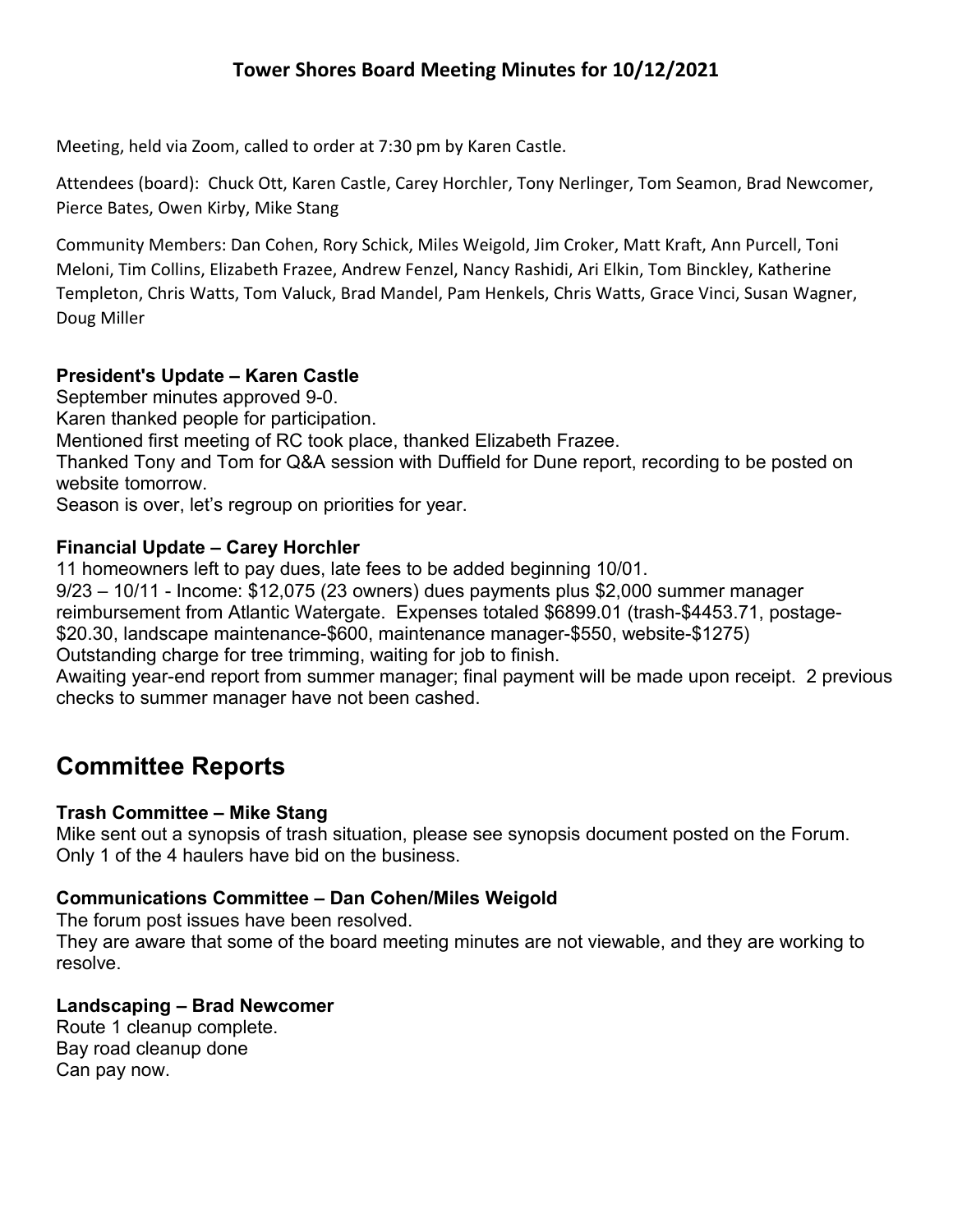## **Matt's Fish Camp – Miles Weigold**

Season ending, Matt's has quieted down. Working on lighting issues for lights that are shining into the community.

Miles requested board approval for Matt's to build sheds that encroach on the setback. Vote to allow shed(s) encroaching into setback:

Carey – yes  $Tony - yes$ Brad – yes Chuck – yes Pierce – yes Mike – yes Owen – yes  $Tom - ves$ Karen – yes

#### **Mailboxes – Brad Newcomer**

Brad, expansion of mailboxes agreed to by Villas. Agreed to expand current footprint by taking a tree down. Once we get a verbal, will go to postmaster in Frankfurt to do the expansion. Hopefully more mailboxes by Q1. Result will be double the mailboxes from what we currently have. Brad feels that only permanent residents should get boxes.

#### **Dog Rules – Karen Castle**

Next steps – discussion of new vote for allowing dogs on beach. Karen wants to address next steps and path forward, not looking for a discussion tonight on it.

Chuck proposed to have a committee to investigate it. Tony N stated he thinks someone should go get a petition signed. Owen is requesting a vote at some point to decide.

Mike suggested someone outside the board to run a committee.

Ari Elkin agreed to lead the committee on coming up with a proposal for the "dog situation".

#### **Dune Update – Tony Nerlinger & Tom Seamon**

Dune committee meeting prior to Board meeting. Looking to get some pricing on pushing sand and adding some fencing.

#### **Summer/Winter Manager Update – Pierce Bates**

Pierce waiting on final summer report from Adam. Pierce took down life rings and asking about who takes these things down (i.e., volleyball net).

#### **Bylaws/RC Committee – Elizabeth Frazee**

Good first meeting on 9/22, 13 people participated.

Starting to move towards a consensus of the process, will hold meetings third week of every month except December. Want to reach some decisions by the spring.

Trying to go through past proposed amendments and eliminate changes that are not necessary. Setback and noise restrictions seem to be two areas that require some changes.

Katherine Templeton - asked why this is being voted on again – Elizabeth said there are some strong feelings among some homeowners that need to be put to rest.